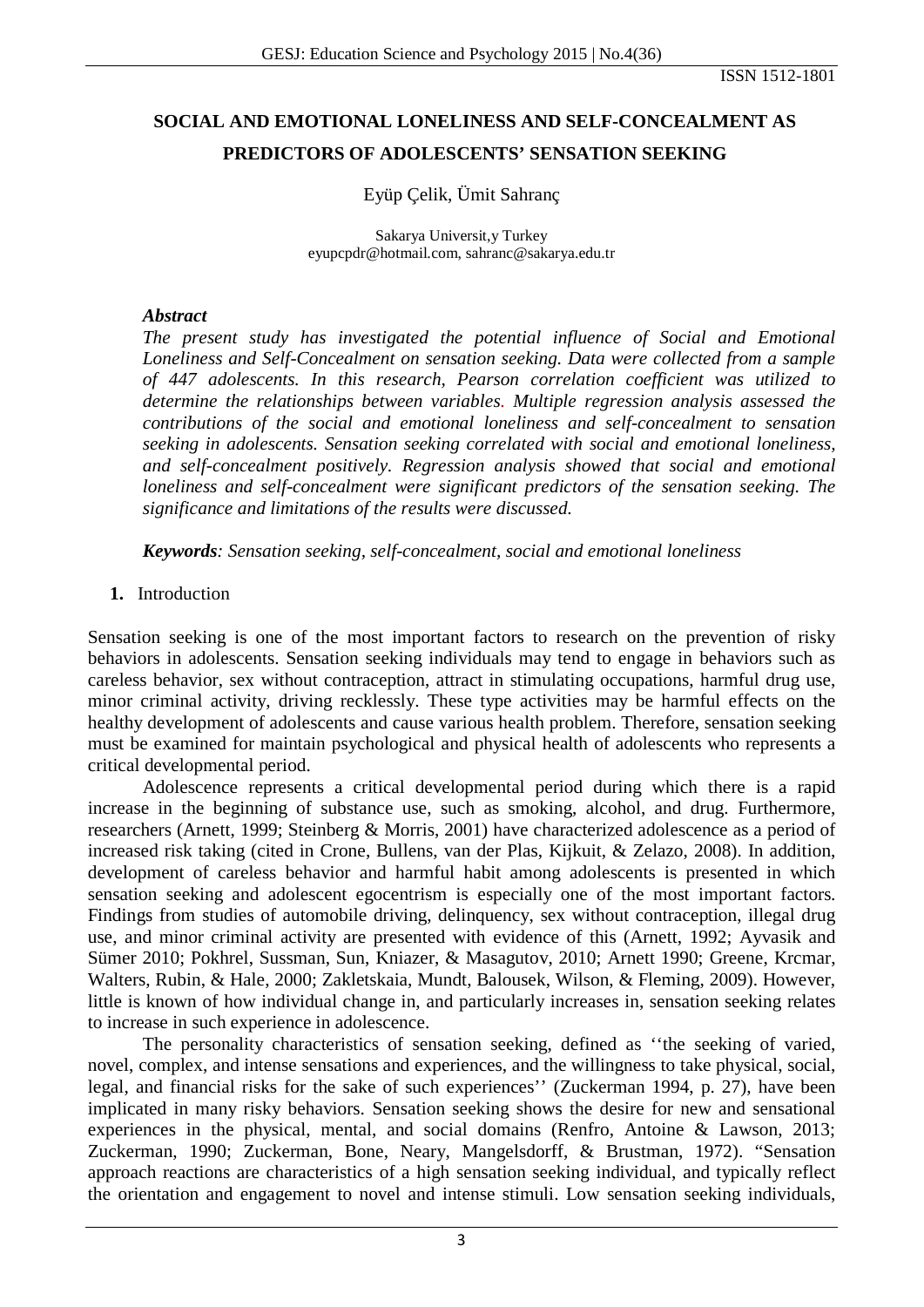however, are prone toward sensation withdrawal and exhibit avoidance behaviors such as fear or disengagement to novel and intense items" (Renfro, Antoine, & Lawson, 2013).

The construct of sensation seeking is based on the presumption that sensation seeking traits and impulsivity are positively correlated (Zuckerman, Kuhlman, Joireman, Teta, & Kraft, 1993). This association has a genetic basis (Hur & Bouchard, 1997). However, although both traits and impulsivity include a preference for risky activities, only impulsivity contains a lack of planning and an disdain of risks, whereas sensation seeking means award associated with risks (McDaniel & Zuckerman, 2003).

According to researchers, sensation seeking is often linked to risk taking. In the result of studies, found that sensation seeking is associated with a variety of illegal and/or risky behaviors such as risk-taking propensity (MacPherson, Magidson, Reynolds, Kahler, & Lejuez, 2010), sexual risk-taking (Donohew Zimmerman, Cupp, Novak, Colon, & Abell, 2000; Hoyle, Fejfar, & Miller, 2000), alcohol use (Cicognani & Zani, 2011; Legrand, Gomà-i-Freixanet, Kaltenbach, & Joly, 2007; Stacy, Newcomb, & Bentler, 1993; MacPherson et al., 2010), substance use (Kopstein, Crum, Celentano, & Martin, 2001; Manna, Casiglia, & Faraci, 2010), reckless driving (Curran, Fuertes, Alfonso, & Hennessy, 2010; Desrichard & Denarié, 2005; Heino, van der Molen, & Wilde, 1996), dangerous sports (Diehm & Armatas, 2004; Hansen & Breivik, 2001). A number of investigators have established that sensation seeking is connected to earlier onset of substance use among teens and young adults and to higher levels of use (Pederson, 1991). To date, however, there is no research examining the relationships between sensation seeking and social and emotional loneliness, and between sensation seeking and self-concealment in adolescents.

Social support is commonly defined characteristic of social environment, social networks and the benefits that they provide (Cohen & Matthews, 1987). Researchers have described social support's beneficial effects (Abbey, Abramis, & Caplan, 1985; Caplan, 1979; Cobb, 1976; Lieberman, 1982; Sarason, Levine, Basham, & Sarason, 1983; Williams, Ware, & Donald, 1981). Social support indicates a social network's structural characteristics and resources' perceived availability (Choenarom, Williams, & Hagerty, 2005). Social support is information that leads individuals to believe that they are cared for, esteemed, and loved (Schwarzer & Buchwald, 2004). Social support is a multidimensional concept which it states psychological and material resources providing from individual's interpersonal relationships with friends, family members, colleagues (Rodriguez & Cohen, 1998; Schwarzer & Buchwald, 2004). When individuals perceive particular interaction with another one as beneficial, social support occurs (Vietze, 2011). Loneliness has relationships with social and emotional support. The loss or paucity of these support can lead the individual to experience loneliness.

"Loneliness bases from a feeling of being isolated from significant relationships and reflects an interpersonal deficit that exists as a result of fewer or less satisfying relationships than an individual desires" (Hombrados-Mendieta, Garcia-Martin, Gomez-Jacinto, 2013). Loneliness has referred to relationship deficits (de Jong Gierveld, Groenou, Hoogendoorn, & Smit, 2009; Green, Richardson, Lago, & Schatten-Jones, 2001). Weiss (1974) defined two distinct types of loneliness that stem from different kinds of relationship deficits. Emotional loneliness is the absence of an emotionally close relationship with someone who understands and cares about the individual, such as a relationship with a partner or close confidant. Social loneliness is the absence of group ties that provide opportunities to share enjoyable activities and common interests (cited in Liu & Rook, 2013).

Research has linked loneliness to low self-esteem, depression, and physical illness (Hawkley & Cacioppo, 2007; Sorkin, Rook, & Lu, 2002). Such findings underscore the importance of efforts to understand the nature of loneliness and the kinds of relationship experiences that give rise to loneliness in adolescent. de Jong Gierveld et al. (2009) found that larger social network size and more frequent social activities, in contrast, have been found to be related to less social loneliness but to be unrelated to emotional loneliness.

Self-concealment is explained as a general and the constant behavioral tendency to keep distressing and potentially embarrassing private information from others. This behavioral pattern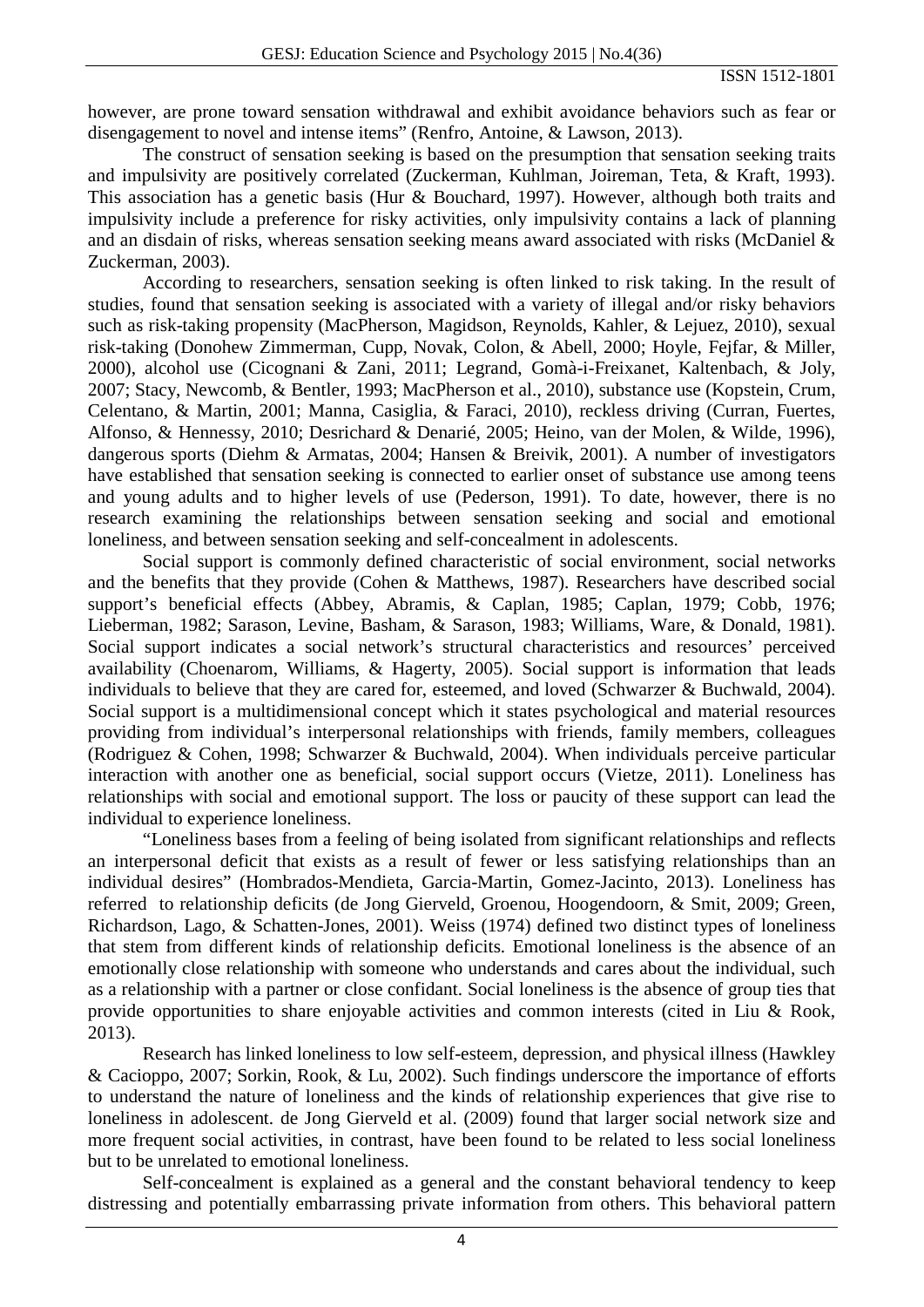includes the processes of: (a) possessing a negatively evaluated secret, (b) keeping it from others, and (c) avoiding or feeling apprehensive about self-disclosure (Larson & Chastain, 1990; Masuda & Latzman, 2012). "Self-concealment is also different from low self-disclosure, in that selfconcealment implies that a person is hiding information that is distressing, whereas low selfdisclosure implies only that a person is not volunteering information that is private" (Fisher, 1984 cited in Fridlander, Nazem, Fiske, Nadorff, & Smith, 2012).

Understanding self-concealment, the tendency to actively conceal distressing private information from others (Fridlander et al., 2012; Hu, Wang, & Wu, 2013; Larson & Chastain, 1990), may be important in developing effective ways to help individuals who has depression, stress, high sensation seeking. Research has demonstrated consistently that self-concealment is destructive to psychological well-being (Larson & Chastain, 1990; Major & Gramzow, 1999; Uysal, Lin, & Knee, 2010). In addition, studies have shown that self-concealing relate to marital well-being (Finkenauer, Kerkhof, Righetti, & Branje, 2009), relationship satisfaction negatively (Uysal, Lin, Knee, & Bush, 2012), relationship well-being (Uysal, Lin, & Bush, 2012), and depressive symptoms and suicidal behaviors (Fridlander et al., 2012). Furthermore, Selfconcealment has relationships with anxiety, psychological distress, physical symptoms, and negative self-esteem, and negatively correlated with social support and willingness to use psychological services (Barry & Mizrahi, 2005; Cepeda-Benito & Short, 1998; Ichiyama et al., 1993; Kelly & Achter, 1995; Larson & Chastain, 1990).

The aim of the present study was to examine the relation between sensation seeking and social and emotional loneliness, and between sensation seeking and self-concealment in adolescents. Two hypotheses were tested. Given these emerging questions, the present study first investigated whether social and emotional loneliness and self-concealment were uniquely associated with sensation seeking. Drawing on Weiss's (1974) theoretical distinctions and on previous empirical work (de Jong Gierveld et al., 2009; de Jong Gierveld & Van Tilburg, 2006; Green et al., 2001; Hawkley & Cacioppo, 2007; Hombrados-Mendieta et al., 2013; Sorkin, Rook, & Lu, 2002), We hypothesize that emotional and social loneliness can be positively affected sensation seeking in adolescent. In addition to social and emotional loneliness, self-concealment may be related to the level of sensation seeking. Based on the studies on self-concealment (Barry & Mizrahi, 2005; Cepeda-Benito & Short, 1998; Fridlander et al., 2012; Hu, Wang, & Wu, 2013; Ichiyama et al., 1993; Kelly & Achter, 1995; Larson & Chastain, 1990; Major & Gramzow, 1999; Masuda & Latzman, 2012), we anticipate that sensation seeking is significantly associated with selfconcealment positively.

# **2. Method**

# *2.1. Participants*

Data were collected from a sample of 447 adolescents who ranged in age from 12 to 15 years (M  $\frac{1}{4}$ ) 13.21, SD ¼ .48). Of the participants, 49% were female; 51% were male. All the participants participated in the study voluntarily. The data collection and its analysis were done anonymously.

# *2.2. Measures*

# **2.2.1. Self-concealment Scale**

The scale was developed by Larson and Chastain (1990), which was adapted into Turkish by Deniz and Çok (2010). It is a 10-item self-report measure of self-concealment. Items are rated from 1 (strongly disagree) to 5 (strongly agree). The scores can range from 10 (low level of selfconcealment) to 50 (high level of self-concealment). The scale scores are the sum of items. In the present study, the Cronbach alpha coefficient was 0.81.

# **2.2.2. Social and Emotional Loneliness Scale**

The scale was developed by DiTommasso, Brannen and Best (2004), which was adapted into Turkish by Çeçen (2007). It is a 15-item self-report measure of self-concealment. Items are rated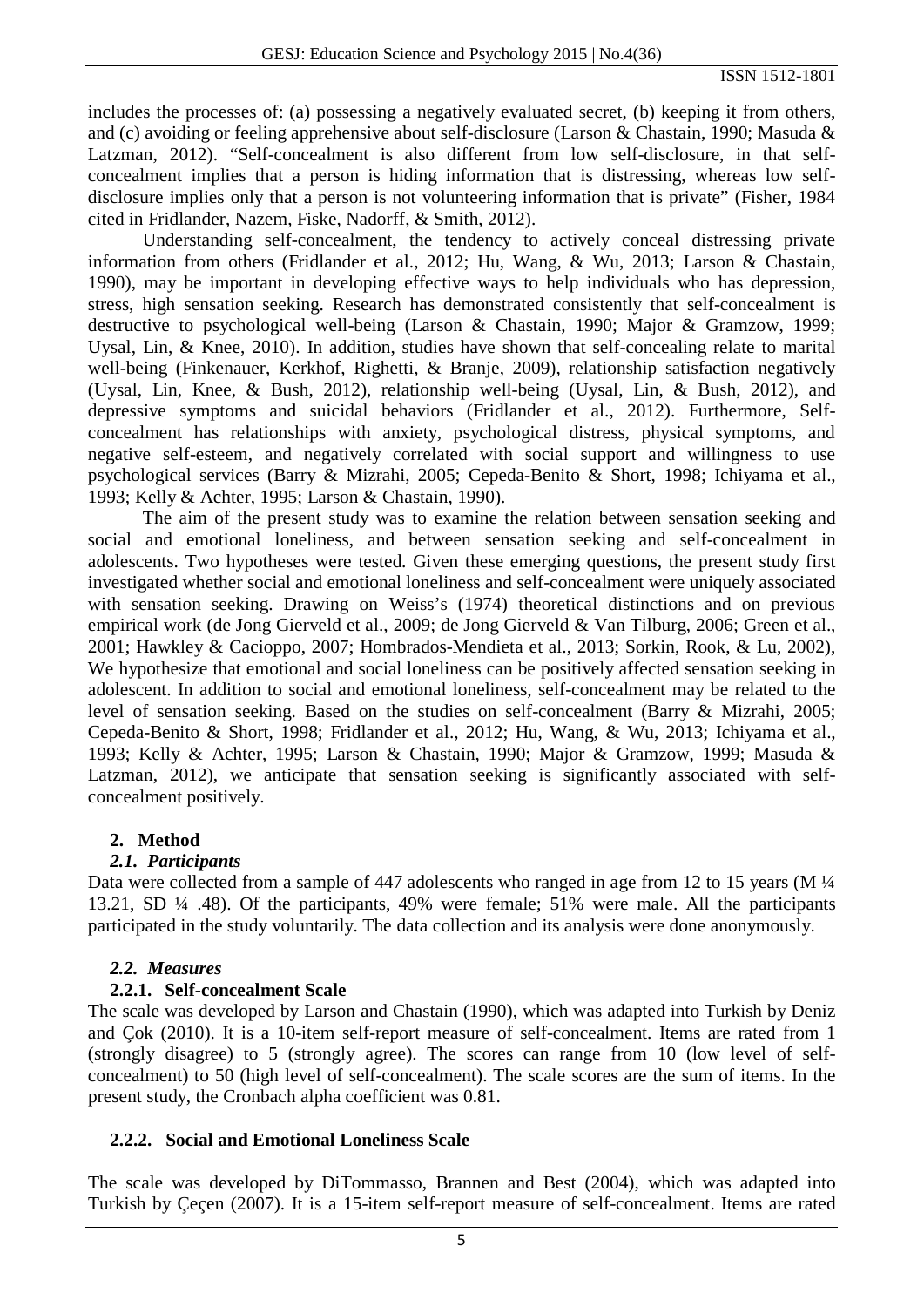from 1(very strongly disagree) to 7 (very strongly agree). The scores can range from 15 (low level of social and emotional loneliness) to 105 (high level of social and emotional loneliness). The scale scores are the sum of items. In the present study, the Cronbach alpha coefficient was 0.81.

# **2.2.3. Brief Sensation Seeking Scale**

The scale has been developed by Stephenson, Hoyle, Palmgreen, & Slater (2003), which was adapted into Turkish by Çelik Turan, & Güngör (2014) in order to measure sensation seeking. The Brief Sensation Seeking questionnaire contained four questions. The scale was anchored by strongly disagree (1) to strongly agree (4) with four items.The scale scores are the sum of items. In the present study, the Cronbach alpha coefficient was 0.79.

# **2.3. Data analysis**

The reliability of the Social and Emotional Loneliness Scale, Self-concealment Scale and the Brief Sensation Seeking Scale was assessed using Cronbach's alpha. In this research, Pearson correlation coefficient was utilized to determine the relationships between variables. T-test was used to determine whether a adolescents' sensation seeking, self-concealment, and social and emotional loneliness differs according to gender. The possible effects of the social and emotional loneliness, and self-concealment on the sensation seeking were analyzed using multiple regression in the general linear model procedure of SPSS for Windows.

# **3. Results**

# **3.1. Associations Between Variables**

Descriptive statistics and correlations among study variables are presented in Table 1. Sensation seeking was significantly and positively associated with social and emotional loneliness (*r*= .26), and it was significantly and positively associated with self-concealment (*r*= .38).

| <b>Lable 1</b> Descriptive Statistics and Correlations |         |         |       |
|--------------------------------------------------------|---------|---------|-------|
| Variables                                              |         |         |       |
| <b>Sensation Seeking</b>                               |         |         |       |
| Social and Emotional Loneliness                        | $.26**$ |         |       |
| Self-concealment                                       | $.32**$ | $.25**$ |       |
| M                                                      | 10.72   | 62.34   | 26.82 |
| <b>SD</b>                                              | 3.45    | 11.82   | 9.85  |
| ** $p < 0.01$                                          |         |         |       |

**Table 1** Descriptive Statistics and Correlations

# **3.2. Differences in Terms of Gender**

Adolescents' sensation seeking, self-concealment, and social and loneliness levels are compared by using t-test. The average of adolescents' sensation seeking, self-concealment, and social and loneliness points which are obtained with this purpose, the standard deviations of it and the findings regarding the *t* value are presented in Table 2.

**Table 2** The Averages, Standard Deviations and T Values

| <b>Table 2</b> THE AVERAGES, Standard Deviations and T values |        |     |       |      |      |      |  |  |
|---------------------------------------------------------------|--------|-----|-------|------|------|------|--|--|
| Variables                                                     | Gender | N   | ਹ     |      |      |      |  |  |
| <b>Sensation Seeking</b>                                      | Female | 220 | 10.28 | 3.43 | 2.67 | .008 |  |  |
|                                                               | Male   | 227 | 11.15 | 3.42 |      |      |  |  |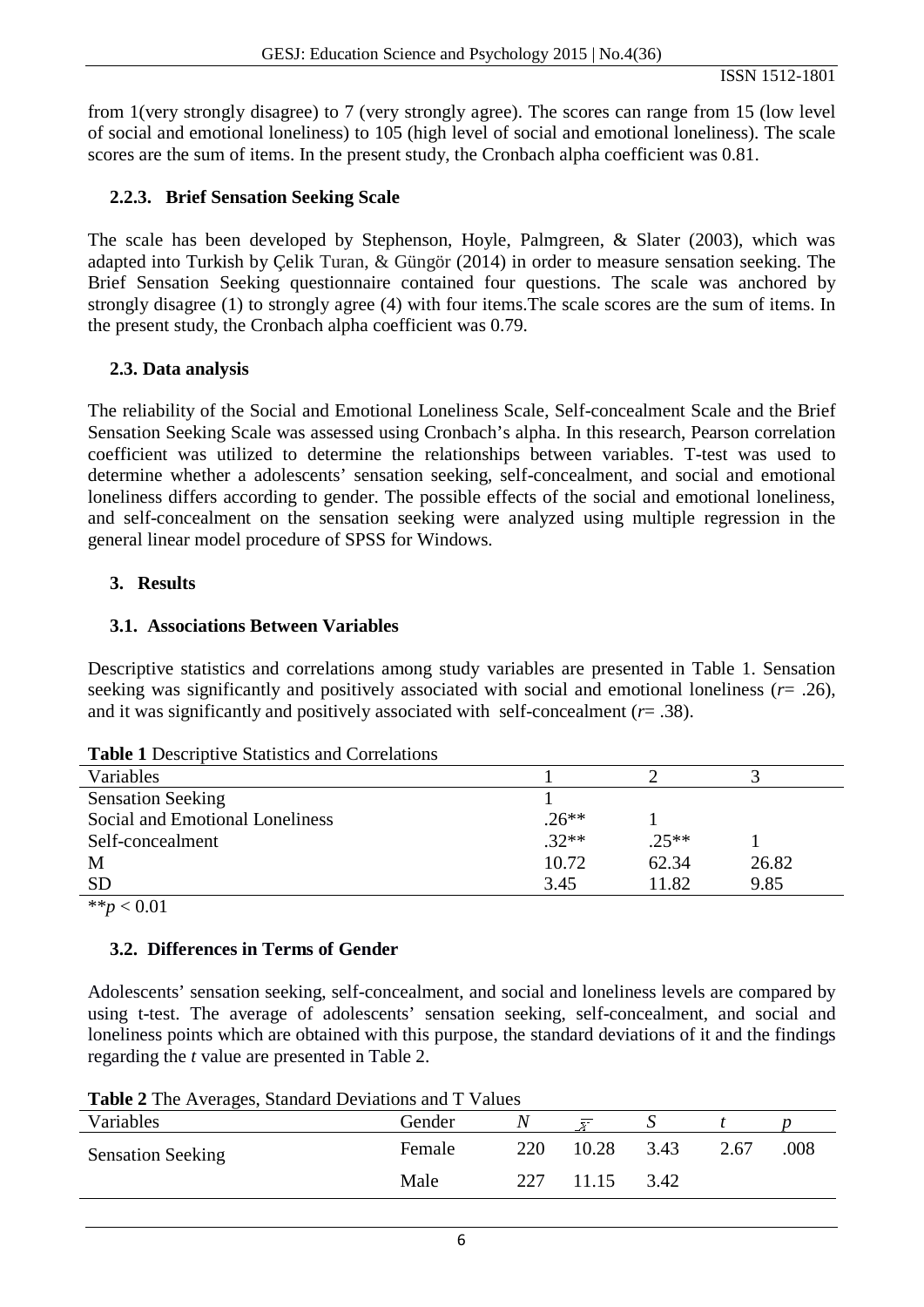|                                 |        |     |       |       | ISSN 1512-1801 |      |
|---------------------------------|--------|-----|-------|-------|----------------|------|
| Self-Concealment                | Female | 220 | 25.83 | 9.66  | 2.10           | .037 |
|                                 | Male   | 227 | 27.78 | 9.97  |                |      |
|                                 | Female | 220 | 62.07 | 9.84  | 0.48           | .633 |
| Social and Emotional Loneliness | Male   | 227 | 62.60 | 13.49 |                |      |
| $DF = 445$                      |        |     |       |       |                |      |

As seen in Table 2, it is found that sensation seeking (*t*= 2.67, *p*= .008) and self-concealment  $(t= 2.10, p=.037)$  points of adolescents show significant difference when compared according to the gender. It is seen that sensation seeking ( $\overline{\overline{x}}$ =11.15) and self-concealment ( $\overline{\overline{x}}$ =27.78) points average of male adolescents is higher than point average of male. However, it is found that social and emotional loneliness level  $(t= 0.48, p= .633)$  of adolescents don't show significant difference when compared according to the gender.

# **3.3. Social and Emotional Loneliness and Self-concealment as predictor of Sensation Seeking**

The multiple regression analysis assessed the contributions of social and emotional loneliness, and self-concealment to adolescents' sensation seeking (see Table 3). In the regression model, sensation seeking was predicted by social and emotional loneliness ( $\beta$  = .19,  $p$ < .001), and predicted by selfconcealment ( $\beta$  = .27,  $p$ < .001) positively. The variables accounted for 36,5% of the variance in sensation seeking. The regression model predicting sensation seeking was significant ( $R^2$ = .13,  $p$  < .001). Finally, the regression model predicting sensation seeking was significant.

| Dependent                | Predictor                       |     | Standard<br>Error of $b$ |     |      |            |  |
|--------------------------|---------------------------------|-----|--------------------------|-----|------|------------|--|
| <b>Sensation Seeking</b> | Social and Emotional Loneliness | .06 |                          | -19 | 4.18 | $\leq 0.1$ |  |
|                          | Self-concealment                | 09  |                          |     | 5.85 | < 01       |  |

**Table 2** Multiple Regression Analyses

#### **4. Discussion**

The aim of the present study was to examine the relationships between sensation seeking and social and emotional loneliness, and between sensation seeking and self-concealment in adolescents and whether these variables predicted sensation seeking levels. The findings clearly supported the hypotheses of the study. Preliminary correlation analyses showed that self-concealment, social and emotional loneliness were associated with sensation seeking positively. As a result of regression analysis self-concealment, social and emotional loneliness predicted sensation seeking significantly.

When comparing the predictive values, self-concealment is more predictive variable than social and emotional loneliness. This result showed that individuals with high self-concealment reported high sensation seeking. Similarly, individuals with high social and emotional loneliness demonstrated high sensation seeking. The present study findings are discussed in view of the previous studies. In the literature, there is no study examining the relationship between sensation seeking and social and emotional loneliness, and between sensation seeking and self-concealment. Researchers (de Jong Gierveld, Groenou, Hoogendoorn, & Smit, 2009; Green, Richardson, Lago, & Schatten-Jones, 2001; Liu & Rook, 2013) stated that loneliness have referred to relationship deficits. Research has linked loneliness to low self-esteem, depression (Hawkley & Cacioppo, 2007; Sorkin, Rook, & Lu, 2002). In this context, adolescents, having social and emotional loneliness, may try to gain attention by sensation seeking behaviors (e.g. Illegal and/or risky behaviors, smoking, substance use, reckless driving, and dangerous sports) in order to obtain social support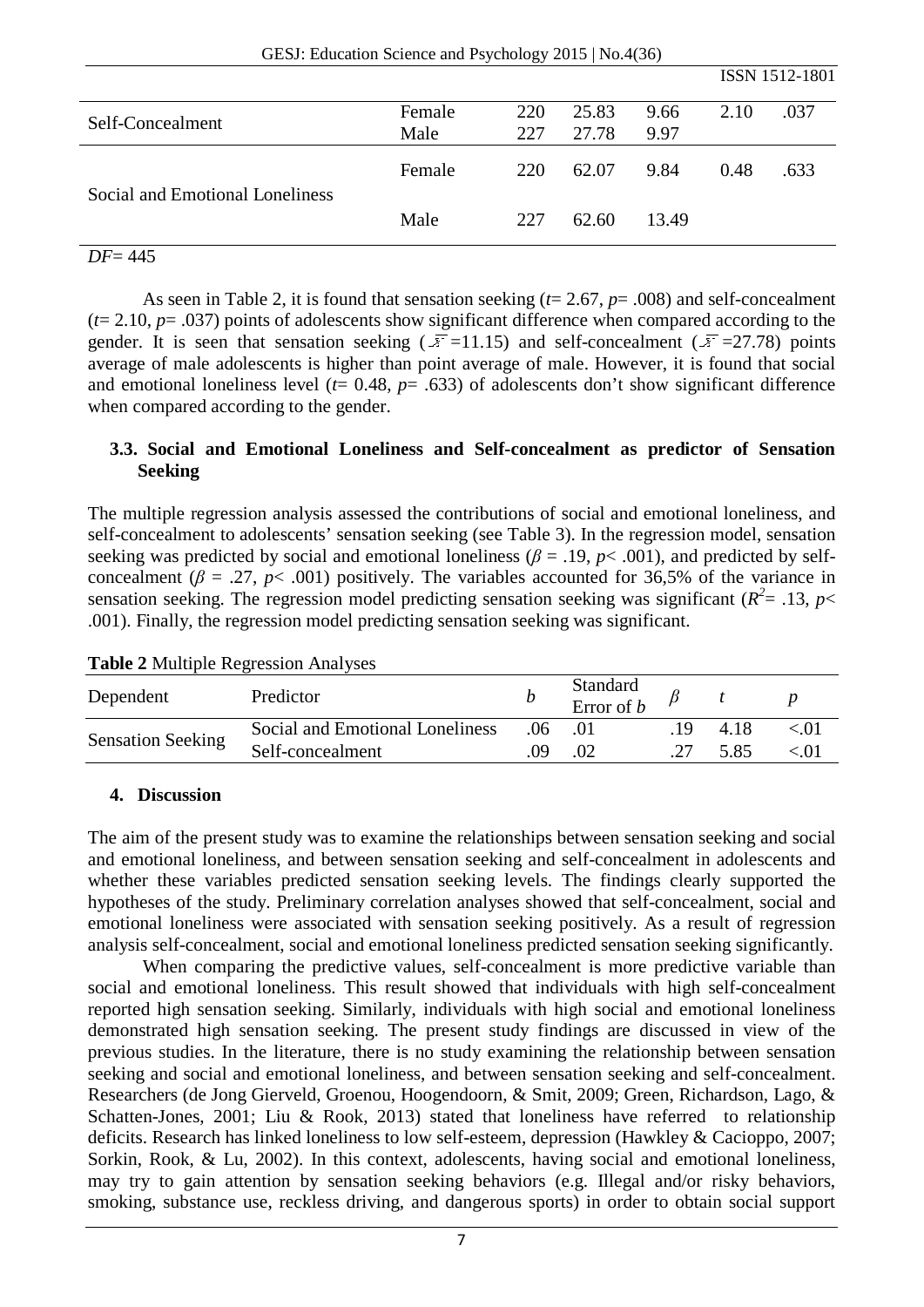from other people such as friend, family, and teacher. In addition, these sensations seeking behaviors might help adolescents to increase the self-esteem level and decrease the depression level.

Reviewing the literature, it is seen that research has demonsrated consistently that selfconcealment is destructive to psychological well-being (Larson & Chastain, 1990; Major & Gramzow, 1999; Uysal, Lin, & Bush, 2012; Uysal, Lin, & Knee, 2010) and relate to depressive symptoms and suicidal behaviors (Fridlander et al., 2012). Futhermore, self-concealment has relationship with anxiety, psychological distress, physical symptoms, and negative self-esteem, (Barry & Mizrahi, 2005; Cepeda-Benito & Short, 1998; Ichiyama et al., 1993; Kelly & Achter, 1995; Larson & Chastain, 1990). In this context, sensation seeking behaviours might help adolescents who have self-concealment characteristic, to overcome self-esteem problems, depressive symptoms, anxiety, and psychological distress. Thus, further research about sensation seeking should focus on self-esteem problems, depressive symptoms, anxiety, and psychological distress.

To date, our study is the first to assess sensation seeking, self-concealment and social and emotional loneliness in adolescents. However, there are several limitations. Social and emotional lonelines and self-concealment only accounts for a certain amount of the variance of sensation seeking scores. Despite these limitations, the present study offers interesting results and research perspectives. The relationship between sensation seeking and self-concealment seeking merits further study. Thus, other factors may be involved in adolescent's sensation seeking, such as cognitive distortions (Barrault & Varescon, 2013), anxiety and depression (Hopley, Dempsey, & Nicki, 2012), the characteristics of the particular culture and particular time (Arnett, 1992), physical, mental, and social domains (Renfro, Antoine & Lawson, 2013; Zuckerman, 1990; Zuckerman, Bone, Neary, Mangelsdorff, & Brustman, 1972), novel and intense stimuli (Renfro, Antoine, & Lawson, 2013), harmful habit and adolescent egocentrism. Further studies, assessing these factors conjointly, may beter help to understand sensation seeking in adolescents.

The present study findings are encouraging for continued investigation of how selfconcealment, social and emotional loneliness relate to sensation seeking. Despite these promising results, there are important limitations in our study. We relied solely on the self-reports of our participants. Therefore, future research should collect the perspectives of others, including teachers, staff, peers, and families to further our understanding the relationship between social and emotional loneliness and sensation seeking, and the relationship between self-concealment and sensation seeking. Social support, which is lack of social and emotional loneliness, from peers, families, significant others, and teachers may serve to buffer impact of the decrease in well-being and happiness, and may decrease students sensation seeking. Future research should focus on various aspects of social support which may affect sensation seeking positively. Furthermore, future research about sensation seeking should focus on game addiction, depression and negative body image in adolescent.

#### **Acknowledgements**

Author of the present manuscript does not have any conflicts of interest.

# **5. References**

- 1. Abbey, A., Abramis, D. J., & Caplan, R. D. (1985). Effects of different sources of social support and social conflict on emotional well-being. *Basic and Applied Social Psychology, 6*(2) , 1 l l-129.
- 2. Arnett, J. J. (1999). Adolescent storm and stress, reconsidered. *American Psychologist, 54*, 317–326.
- 3. Arnett, J. J. (1992). Reckless behavior in adolescence: Adevelopmental perspective. *Developmental Review, 12*, 339–373.
- 4. Arnett, J. J. (1990). Drunk driving, sensation seeking, and egocentrism among adolescents. *Personality and Individual Differences, 11*, 541–546.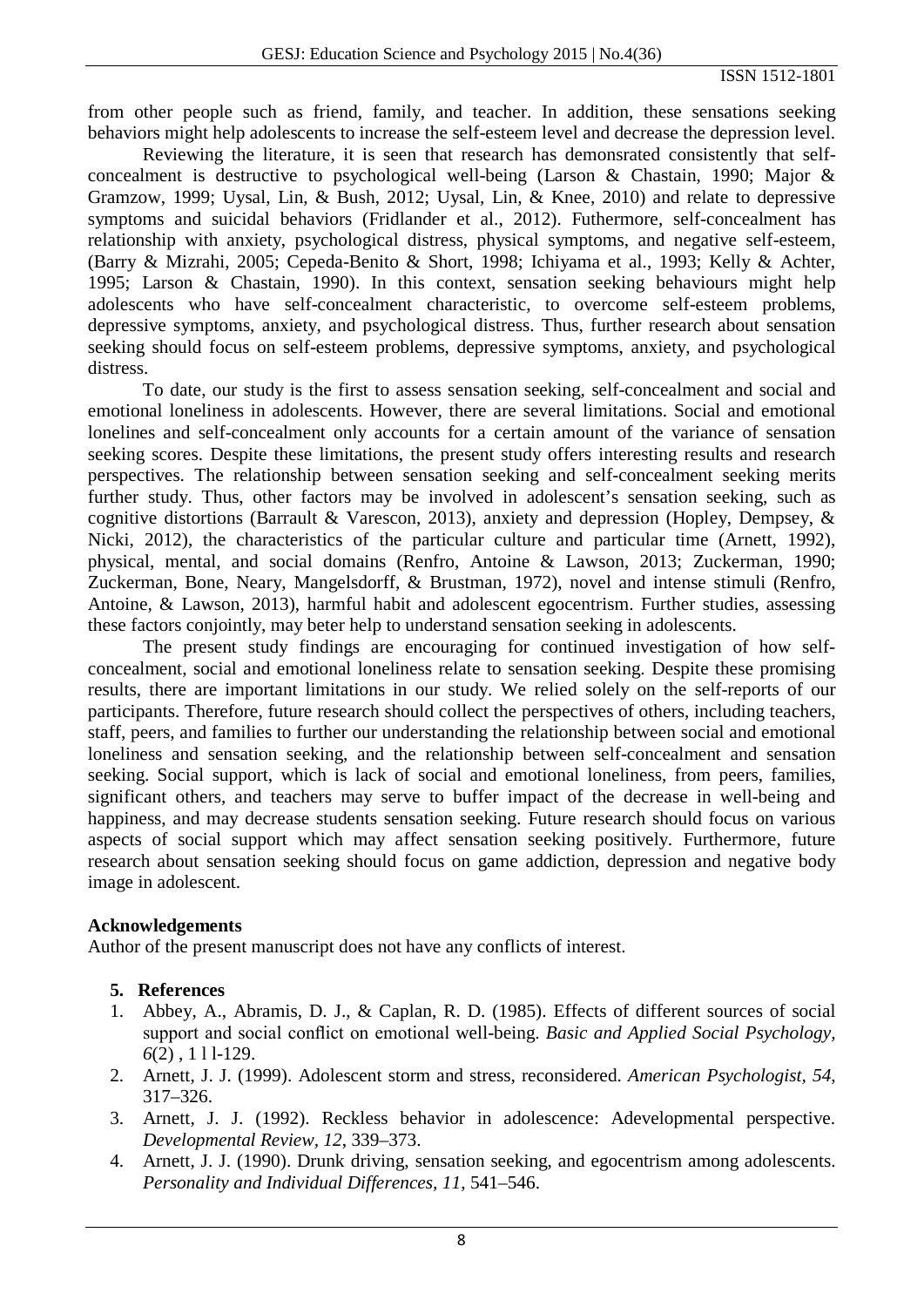- 5. Ayvasik, H. B., & Sümer, H. C. (2010). Individual differences as predictors of illicit drug use among Turkish college students. *The Journal of Psychology, 144*(6), 489–505.
- 6. Barrault, S., & Varescon, I. (2013). Cognitive distortions, anxiety, and depression among regular and pathological gambling online poker players. *Cyber psychology, Behavior and Social Networking, 16*(3), 183–188.
- 7. Barry, D. T., & Mizrahi, T. C. (2005). Guarded self-disclosure predicts psychological distress and willingness to use psychological services among East Asian immigrants in the United States. *Journal of Nervous and Mental Disease, 193*, 535–539. doi: 10.1097/01.nmd.0000172642.23147.23
- 8. Caplan, R. D. (1979). Social support, person-environment fit, and coping. In L. A. Ferman & J P. Gordus (Eds.), *Mental health and the economy* (pp. 89-137). Kalamazoo, MI: Upjohn Institute.
- 9. Cepeda-Benito, A., & Short, P. (1998). Self-concealment, avoidance of psychological services, and perceived likelihood of seeking Professional help. *Journal of Counseling Psychology, 45*, 58–64. doi: 10.1037/0022-0167.45.1.58
- 10. Choenarom, C., Williams, R. A., & Hagerty, B. M. (2005). The role of sense of belonging on stress and depression in individuals with depression. *Archives of Psychiatric Nursing, 19*(1), 18-29.
- 11. Cicognani, E., & Zani, B. (2011). Alcohol use among Italian university students: The role of sensation seeking, peer group norms and self-efficacy. *Journal of Alcohol and Drug Education, 55*(2), 17-36.
- 12. Cobb, S. (1976). Social support as a moderator of life stress. *Psychosomatic Medicine, 38*, 300-314.
- 13. Cohen, S., & Matthews, K. A. (1987). Social support, Type A behavior and coronary artery disease. *Psychosomatic Medicine, 49*, 325-330.
- 14. Crone, E. A., Bullens, L., van der Plas, E. A. A., Kijkuit, E. J., & Zelazo, P. D. (2008). Developmental changes and individual differences in risk and perspective taking in adolescence. *Development and Psychopathology, 20*, 1213–1239.
- 15. Curran, M. F., Fuertes, J. N., Alfonso, V. C., & Hennessy, J. J. (2010). The association of sensation seeking and impulsivity to driving while under the influence of alcohol. *Journal of Addictions & Offender Counseling,30*, 84-98. doi:10.1002/j.2161-1874.2010.tb00059.x
- 16. Çelik, E**.,** Turan, M. E., & Güngör, H. (2014). "Kısa Heyecan Arayışı Ölçeği: Ölçek Uyarlama, Güvenirlik ve Geçerlik Çalışması", *18. Ulusal Psikoloji Kongresi*, s. 207-208, Bursa.
- 17. De Jong Gierveld, J., Groenou, M. B. V., Hoogendoorn, A. W., & Smit, J. H. (2009). Quality of marriages in later life and emotional and social loneliness. *Journal of Gerontology: Social Sciences, 64*B, 497–506.
- 18. Desrichard, O., & Denarié, V. (2005). Sensation seeking and negative affectivity as predictors of risky behaviours: A distinction between occasional versus frequent risk-taking. *Addictive Behaviors,* 30, 1449-1453. doi:10.1016/j.addbeh.2005.01.011
- 19. Diehm, R., & Armatas, C. (2004). Surfing: an avenue for socially acceptable risk-taking, satisfying needs for sensation seeking and experience seeking. *Personality and Individual Differences,* 36, 663–677.
- 20. Donohew, L., Zimmerman, R. S., Cupp, P. S., Novak, S., Colon, S., & Abell, R. (2000). Sensation seeking, impulsive decision-making, and risky sex: implications for risk-taking and design of interventions. *Personality and Individual Differences*, 28, 1079–1091.
- 21. Finkenauer, C., Kerkhof, P., Righetti, F., & Branje, S. (2009). Living together apart: Perceived concealment as a signal of exclusion in marital relationships. *Personality and Social Psychology Bulletin Retrieved, 10*, 35.
- 22. Fridlander, A., Nazem, S., Fiske, A., Nadorff, M. R., & Smith, M. D. (2012). Selfconcealment and suicidal behaviors. *Suicide and Life-Threatening Behavior, 42*(3), 332-340. DOI: 10.1111/j.1943-278X.2012.00094.x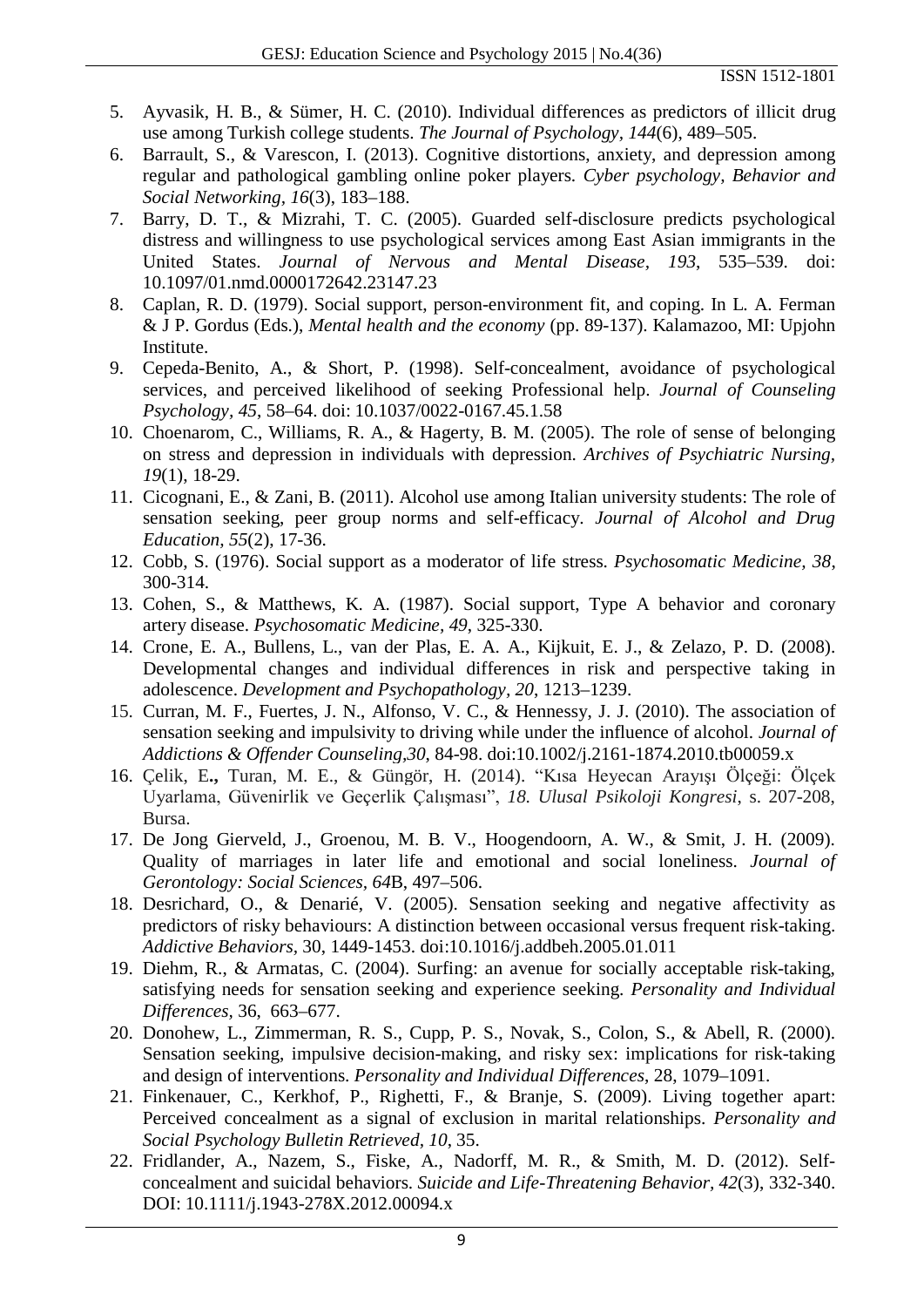- 23. Greene, K., Krcmar, M., Walters, L. H., Rubin, D. L., & Hale, J. L. (2000). Targeting adolescent risk-taking behaviors: The contributions of egocentrism and sensation-seeking. *Journal of Adolescence, 23*, 439–461.
- 24. Green, L. R., Richardson, D. R., Lago, T., & Schatten-Jones, E. C. (2001). Network correlates of social and emotional loneliness in young and older adults. *Personality and Social Psychology Bulletin, 27*, 281–288.
- 25. Hansen, E. B., & Breivik, G. (2001). Sensation seeking as a predictor of positive and negative risk behaviour among adolescents. *Personality and Individual Differences, 30*, 627- 640. doi[:10.1016/S0191-8869\(00\)00061-1](http://dx.doi.org/10.1016/S0191-8869(00)00061-1)
- 26. Hawkley, L. C., & Cacioppo, J. T. (2007). Aging and loneliness: Downhill quickly?. *Current Directions in Psychological Science, 16*, 187-191.
- 27. Heino, A., van der Molen, H. H., & Wilde, G. J. S. (1996). Difference in risk experience between sensation avoiders and sensation seekers. *Personality and Individual Differences,*  20, 71-79. doi:10.1016/0191-8869(95)00152-V
- 28. Hombrados-Mendieta, I., Garcia-Martin, M. A., & Gomez-Jacinto, L. (2013). The relationship between social support, loneliness, and subjective well-being in a spanish sample from a multidimensional perspective. *Soc. Indic. Res., 114*, 1013–1034. DOI 10.1007/s11205-012-0187-5
- 29. Hopley, A., Dempsey, K., & Nicki, R. (2012). Texas Hold'em Online Poker: A further examination. *International Journal of Mental Health and Addiction, 10*, 563–572.
- 30. Hoyle, R. H., Fejfar, M. C., & Miller, J. D., (2000). Personality and sexual risk-taking: A quantitative review. *Journal of Personality,* 68, 1203–1231.
- 31. Hur, Y. M., & Bouchard, T. (1997). The genetic correlation between impulsivity and sensation seeking traits. *Behavior Genetics, 27*, 455–463.
- 32. Hu, X., Wang, Y., & Wu, C. (2013). Acceptance concern and life satisfaction for chinese LGBs: The mediating role of self-concealment. *Soc Indic Res, 114*, 687–701. DOI 10.1007/s11205-012-0168-8
- 33. Ichiyama, M. A., Colbert, D., Laramore, H., Heim, M., Carone, K., & Schmidt, J. (1993). Self-concealment and correlates of adjustment in college students. *Journal of College Student Psychotherapy, 7*, 55–68. doi:10.1300/J035v07n04\_05
- 34. Kelly, A. E., & Achter, J. A. (1995). Selfconcealment and attitudes toward counseling in university students. *Journal of Counseling Psychology, 42*, 40–46. doi: 10.1037/0022- 0167.42.1.40
- 35. Kopstein, A. N., Crum, R. M., Celentano, D., & Martin, S. S. (2001). Sensation seeking needs among 8th and 11th graders: Characteristics associated with cigarette and marijuana use. *Drug and Alcohol Dependence,* 62, 195-203. doi:10.1016/S0376-8716(00)00170-8
- 36. Larson, D. G., & Chastain, R. L. (1990). Self-concealment: Conceptualization, measurement, and health implications. *Journal of Social and Clinical Psychology, 9*(4), 439–455.
- 37. Legrand, F. D., Gomà-i-Freixanet, M., Kaltenbach, M. L., & Joly, P. M. (2007). Association between sensation seeking and alcohol consumption in French college students: Some ecological data collected in "open bar" parties. *Personality and Individual Differences*, 43, 1950-1959. doi:10.1016/j.paid.2007.05.003
- 38. Lieberman, M. A. (1982). The effects of social supports on relations to stress. In L. Goldberg & S. Breznitz (Eds.), *Handbook of stress* (pp. 764-783). New York: Free Press.
- 39. Liu, B. S., & Rook, K. S. (2013). Emotional and social loneliness in later life: Associations with positive versus negative social exchanges**.** *Journal of Social and Personal Relationships, 30*(6), 813–832. DOI: 10.1177/0265407512471809
- 40. MacPherson, L., Magidson, J. F., Reynolds, E. K., Kahler, C. W., & Lejuez, C. W. (2010). Changes in sensation seeking and risk-taking propensity predict increases in alcohol use among early adolescents. *Alcoholism, Clinical and Experimental Research,* 34 (8), 1400- 1408.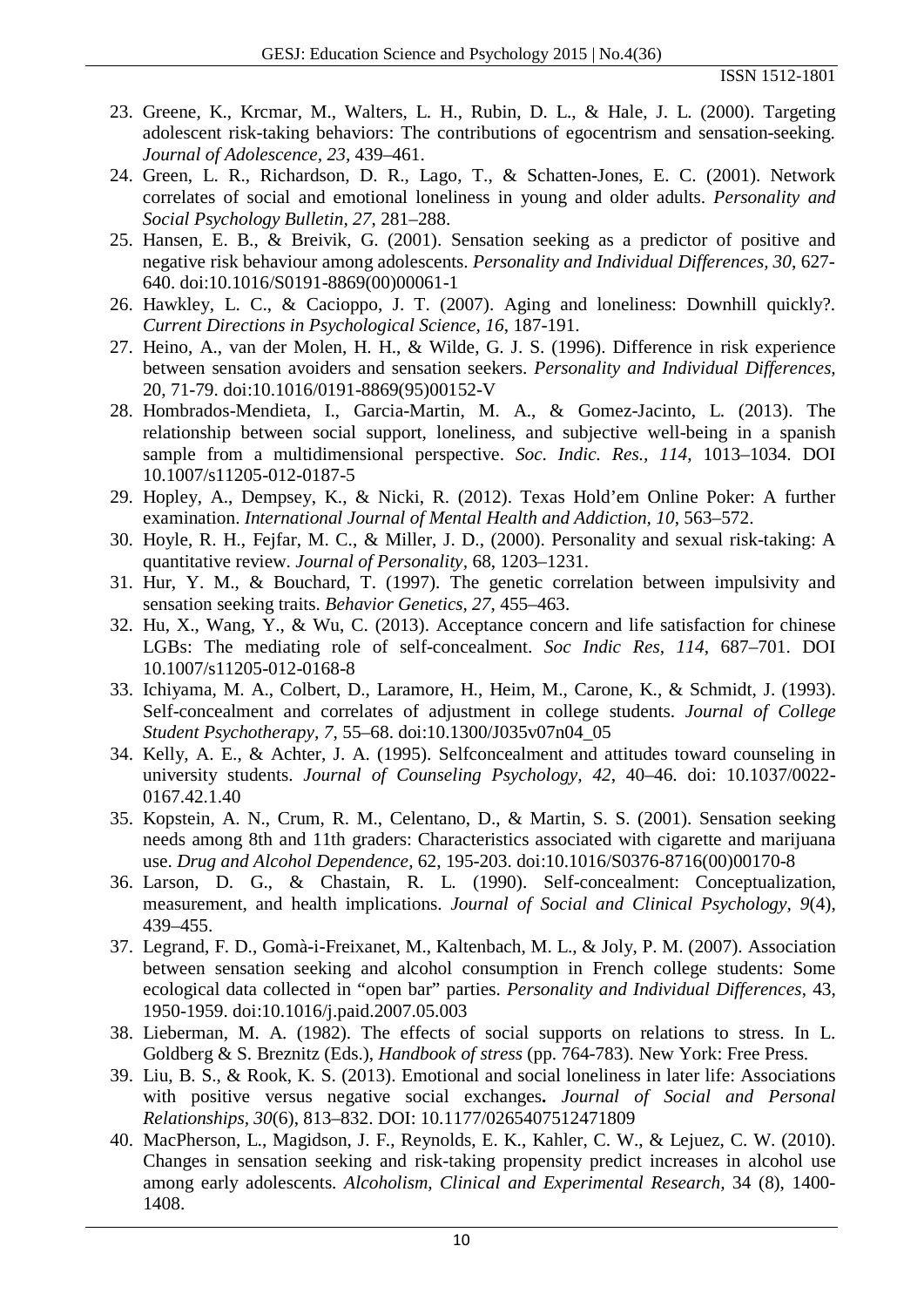- 41. Major, B., & Gramzow, R. H. (1999). Abortion as stigma: Cognitive and emotional implications of concealment. *Journal of Personality and Social Psychology, 77*(4), 735–745. DOI: 10.1037/0022-3514.77.4.735
- 42. Manna, G., Casiglia, A., & Faraci, P. (2010). Substances use and perception among adolescents in Italy: Findings from an exploratory study. *Bollettino di Psicologia Applicata,*  261-262, 29-36.
- 43. Masuda, A., & Latzman, R. D. (2012). Psychological flexibility and self-concealment as predictors of disordered eating symptoms. *Journal of Contextual Behavioral Science, 1*, 49– 54.
- 44. McDaniel, S., & Zuckerman, M. (2003). The relationship of impulsive sensation seeking and gender to interest and participation in gambling activities. *Personality and Individual Differences, 35*, 1385–1400.
- 45. [Pedersen, W.](http://www.ncbi.nlm.nih.gov/pubmed?term=Pedersen%20W%5BAuthor%5D&cauthor=true&cauthor_uid=2021702) (1991). Mental health, sensation seeking and drug use patterns: A longitudinal study. *Br J Addict, 86*(8), 1037.
- 46. Renfro, A. G., Antoine, K., & Lawson, A. L. (2013). Sensation seeking influences on memory of positive events. *North American Journal of Psychology*, *15*(3), 609-622.
- 47. Rodriguez, M., & Cohen, S. (1998). Social support. In H. Friedman (Ed.), *Encyclopedia of mental health* (pp. 535-544). New York: Academic Press.
- 48. Sarason, I. G., Levine, H. M., Basham, R. B., & Sarason, B. R. (1983). Assessing social support: The social support questionnaire. *Journal of Personality and Social Psychology, 44*, 127-139.
- 49. Schwarzer, C., & Buchwald, P. (2004). Social support. In C. Spielberger (Ed.), Encyclopedia *of applied pyschology* (pp. 435-441). New York: Academic Press.
- 50. Sorkin, D. H., Rook, K. S., & Lu, J. L. (2002). Loneliness, lack of emotional support, and lack of companionship as risk factors for having a diagnosed heart condition in an elderly sample. *Annals of Behavioral Medicine, 24*, 290-298.
- 51. Stacy, A. W., Newcomb, M. D., & Bentler, P. M. (1993). Cognitive motivations and sensation seeking as long-term predictors of drinking problems. *Journal of Social and Clinical Psychology*, 12, 1–24.
- 52. Steinberg, L., & Morris, A. S. (2001). Adolescent development. *Annual Review of Psychology,* 52, 83–110.
- 53. Stephenson, M. T., Hoyle, R. H., Palmgreen, P., & Slater, M. D. (2003). Brief measures of sensation seeking for screening and large-scale surveys. *Drug and Alcohol Dependence,* 72, 279–286.
- 54. Uysal, A., Lin, H. L., Knee, C. R., & Bush, A. L. (2012). The association between selfconcealment from one's partner and relationship well-being. *Personality and Social Psychology Bulletin, 38*(1), 39–51. DOI: 10.1177/ 0146167211429331
- 55. Uysal, A., Lin, H. L., & Bush, A. L. (2012). The reciprocal cycle of self-concealment and trust in romantic relationships. *European Journal of Social Psychology, 42, 844–851*. DOI: 10.1002/ejsp.1904
- 56. Uysal, A., Lin, H. L., & Knee, C. R. (2010). The role of need satisfaction in selfconcealment and wellbeing. *Personality and Social Psychology Bulletin, 36*(2), 187–199.
- 57. Weiss, R. S. (1974). The provisions of social relationships. In Z. Rubin (Ed.), *Doing unto others* (pp.17-26. Englewood Cliffs, NJ: Prentice Hall.
- 58. Williams, A. W., Ware, J. E., Jr., & Donald, C. A. (1981). A model of mental health, life events, and social supports applicable to general populations. *Journal of Health and Social Behavior, 22*, 324-336.
- 59. Zakletskaia, L. I., Mundt, M. P., Balousek, S. L., Wilson, E. L., & Fleming, M. F. (2009). Alcohol-impaired driving behavior and sensation-seeking disposition in a college population receiving routine care at campus health service centers. *Accident Analysis and Prevention, 41*, 380–386.